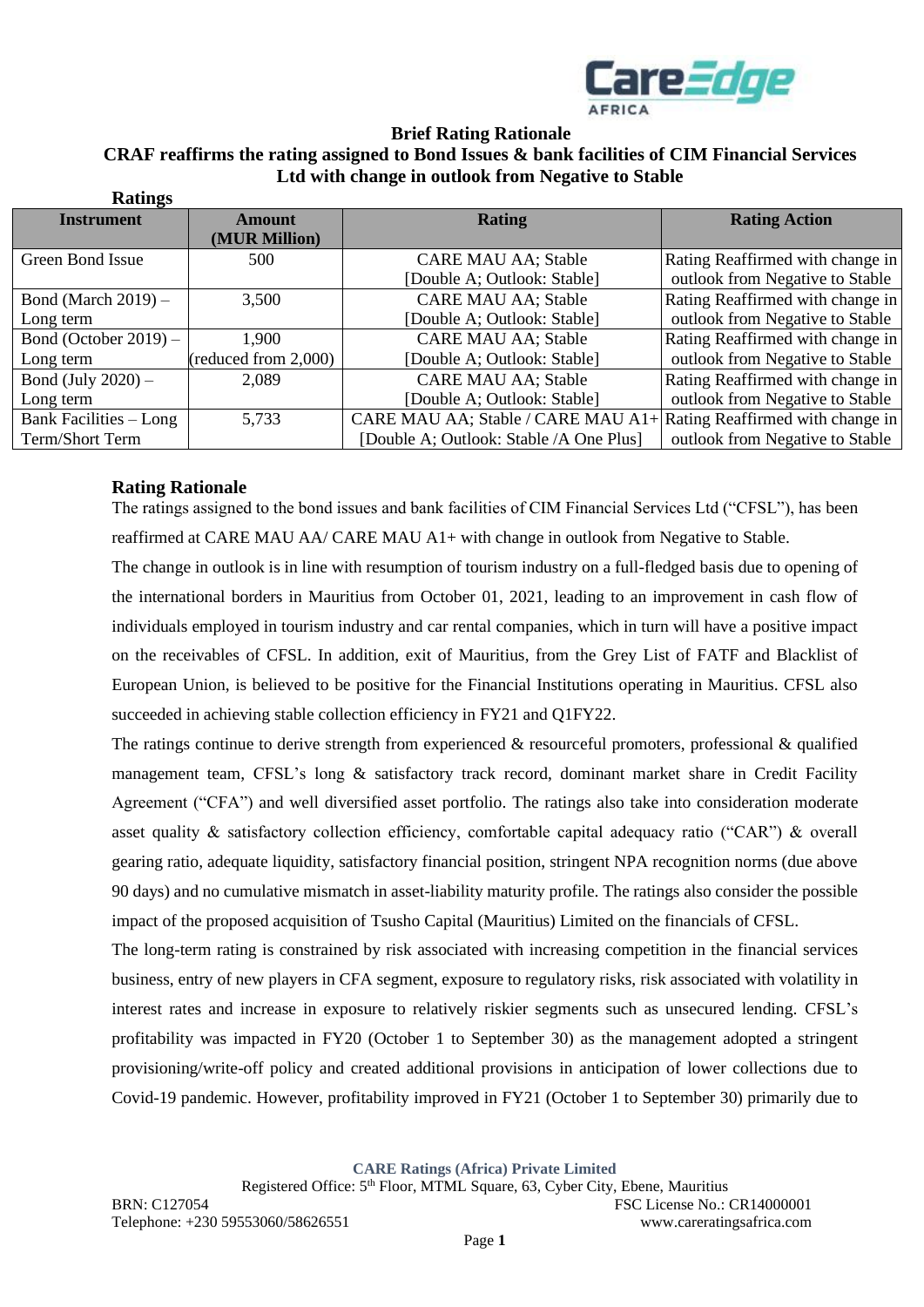

higher revenue and lower provisioning, in line with better collection efficiency. CFSL has a prudent provision cover on gross stage 3 assets at 58.5% as on September 30, 2021.

The ability of the company to successfully merge Tsusho Capital (Mauritius) Limited and grow the loan book from focused products while achieving the envisaged asset quality and profitability parameters, maintaining healthy capitalization and diversifying its liability mix will be a key rating monitorable. However, the downside risks to the business plan are likely to be mitigated by strong parentage, strong equity base and low leverage along with a professional management team.

## **Rating Sensitivities:**

*Positive factors* - Factors that could, individually or collectively, lead to positive rating action/upgrade:

• Improvement in disbursement & profitability on a sustained basis along with improvement in asset quality.

*Negative Factors -* Factors that could, individually or collectively, lead to negative rating action/downgrade:

- Deterioration in asset quality of GNPA/Stage 3 Assets.
- Weakening of profitability, collection efficiency and capital adequacy levels.
- Moderation in liquidity profile and increase in the share of high yield products.
- Negative cumulative mismatch in asset-liability maturity profile between 3 months to 5 years.

### **BACKGROUND**

Since 1987, CIM Financial Services Ltd. ("CFSL") (operating within the Rogers Group) has been engaged in providing hire purchase/credit facility agreements (CFA) in Mauritius and expanded its activities to leasing, deposit taking, unsecured loans, credit cards and factoring over the years.

CFSL is the leading provider of Credit Facility Agreement ("CFA"; previously termed as Hire Purchase), leasing, unsecured loans, credit cards, factoring in Mauritius and operates around 100 counters and a network of more than 700 merchants in Mauritius and Rodrigues. It is the largest Non-Banking Institution in Mauritius in terms of Asset under Management.

On August 14, 2019, Board of CFSL communicated that both CFL and MELCO have successfully refunded all the deposits, availed from the deposit holders, and has lodged an application for the surrender of the deposit taking licence with the Bank of Mauritius. Furthermore, the Board of CFSL has also approved the 'in principle' amalgamation of CFL, MELCO, CIM Agencies Ltd, CIM Management Services Ltd and CIM Shared Services Ltd. with and into CFSL (subject to Regulatory Approval). Effective October 1, 2020, the aforementioned companies got amalgamated with and into CIM Financial Services Ltd. Post-amalgamation, CFSL continues to focus on its strategy to strengthen its core consumer finance lending business within an improved governance framework and through securing more opportunities as a lender on both local and regional market. In Dec. 2021, CFSL announced its intent to acquire Tsusho Capital (Mauritius) Limited engaged in offering vehicle finance and insurance agency services since 2009.

**CARE Ratings (Africa) Private Limited**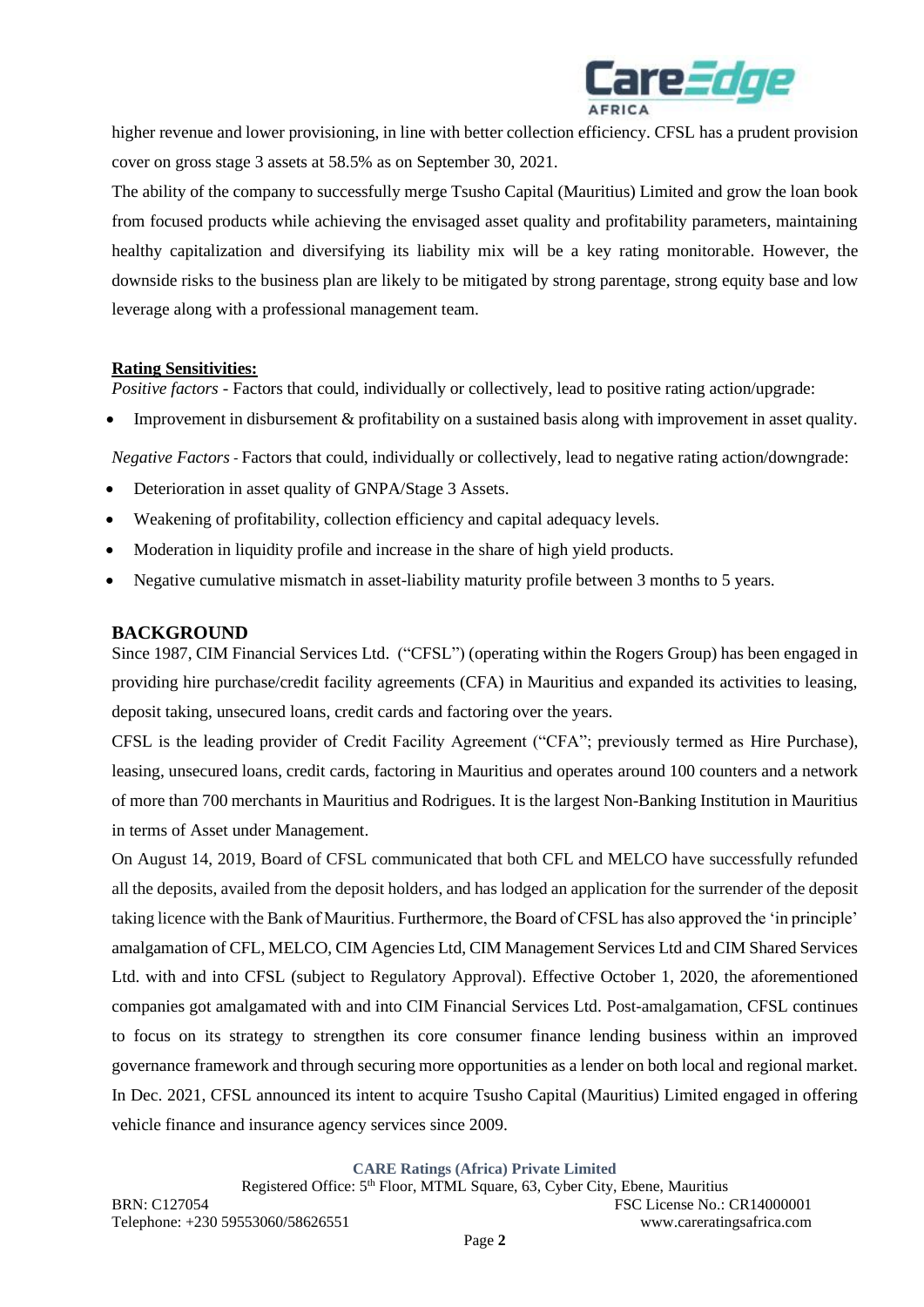

Disbursement in CFSL witnessed moderate growth till FY19 with a slight decline in FY20 due to COVID-19 pandemic. Due to the COVID-19 pandemic effects on the economy, CFSL adopted a cautious approach on disbursement given the closure of the international borders until September 2021, impacting the tourism & aviation sector directly and in-direct impact of the pandemic on various sectors of the economy translating to future job losses. Accordingly, disbursement increased by 5% in FY21 majorly due to increase in Loans & Advances portfolio.

In FY21, CFSL's interest income has increased by 13% (19% in FY20). Total income grew by 6% over FY20 (14% in FY20) due to higher interest income. Total PAT (before provision) increased by 7% in FY21 over FY20. In FY21, GNPA has marginally increased from 15.4% in FY20 to 15.78% in FY21. Despite the improved economic conditions, CFSL preferred to adopt a prudent approach in terms of provisioning on its financial assets and has made a provision of MUR 540 million in order to mitigate the possible delay/default in repayment by its clients due to the impact of COVID19. The collection efficiency of CFSL has improved from 90% in FY20 to 94.3% in FY21.

For Q1FY22, CFSL booked a total revenue Mur 704 million and posted a PAT of Mur 116 million (vis-à-vis total revenue of Mur 627 and PAT of Mur 83 million in Q1FY21).

CFSL's CAR as on September 30, 2021 was satisfactory at 31.42% (28.45% as on Sept 30, 2020) well above the Regulatory norm of 10% (stipulated by Bank of Mauritius for NBDFIs). Overall gearing of CFSL as on September 30, 2021, was 2.19x. NIM was hovering in the range of 13-14% during last 2 years.

CFSL has gap in 0-3-months' time bucket, primarily considering repayment of overdraft amounting to Mur 2,000 million. Post which CFSL does not have any cumulative negative mismatch.

CFSL has raised MUR 250 million and proposes to raise additional green bond of Mur 250 million for 13 months and utilize it to finance hybrid and electric vehicles and other green equipment.

CFSL has adequate unutilized working capital limits which can be utilized to meet the working capital gap.

This apart as on December 31, 2021, CFSL has Mur 1,389 million of cash/fixed deposits which can be utilized for meeting any liquidity mismatch.

#### **Disclaimer**

CARE Ratings (Africa) Private Limited ("CRAF")'s ratings are opinions on the likelihood of timely payment of the obligations under the rated instrument and are not recommendations to sanction, renew, disburse or recall the concerned bank facilities or to buy, sell or hold any security. CRAF's ratings do not convey suitability or price for the investor. CRAF's ratings do not constitute an audit on the rated entity. CRAF has based its ratings/outlooks on information obtained from sources believed by it to be accurate and reliable. CRAF does not, however, guarantee the accuracy, adequacy or completeness of any information and is not responsible for any errors or omissions or for the results obtained from the use of such information. Most entities whose bank facilities/instruments are rated by CRAF have paid a credit rating fee, based on the amount and type of bank facilities/instruments. CRAF may also have other commercial transactions with the entity. In case of partnership/proprietary concerns, the rating /outlook assigned by CRAF is, inter-alia, based on the capital deployed by the partners/proprietor and the financial strength of the firm at present. The rating/outlook may undergo change in case of withdrawal of capital or the unsecured loans brought in by the partners/proprietor in addition to the financial performance and other relevant factors. CRAF is not responsible for any errors and states that it has no financial liability whatsoever to the users of CRAF's rating.

CRAF's ratings do not factor in any rating related trigger clauses as per the terms of the facility/instrument, which may involve acceleration of payments in case of rating downgrades. However, if any such clauses are introduced and if triggered, the ratings may see volatility and sharp downgrades.

**CARE Ratings (Africa) Private Limited**